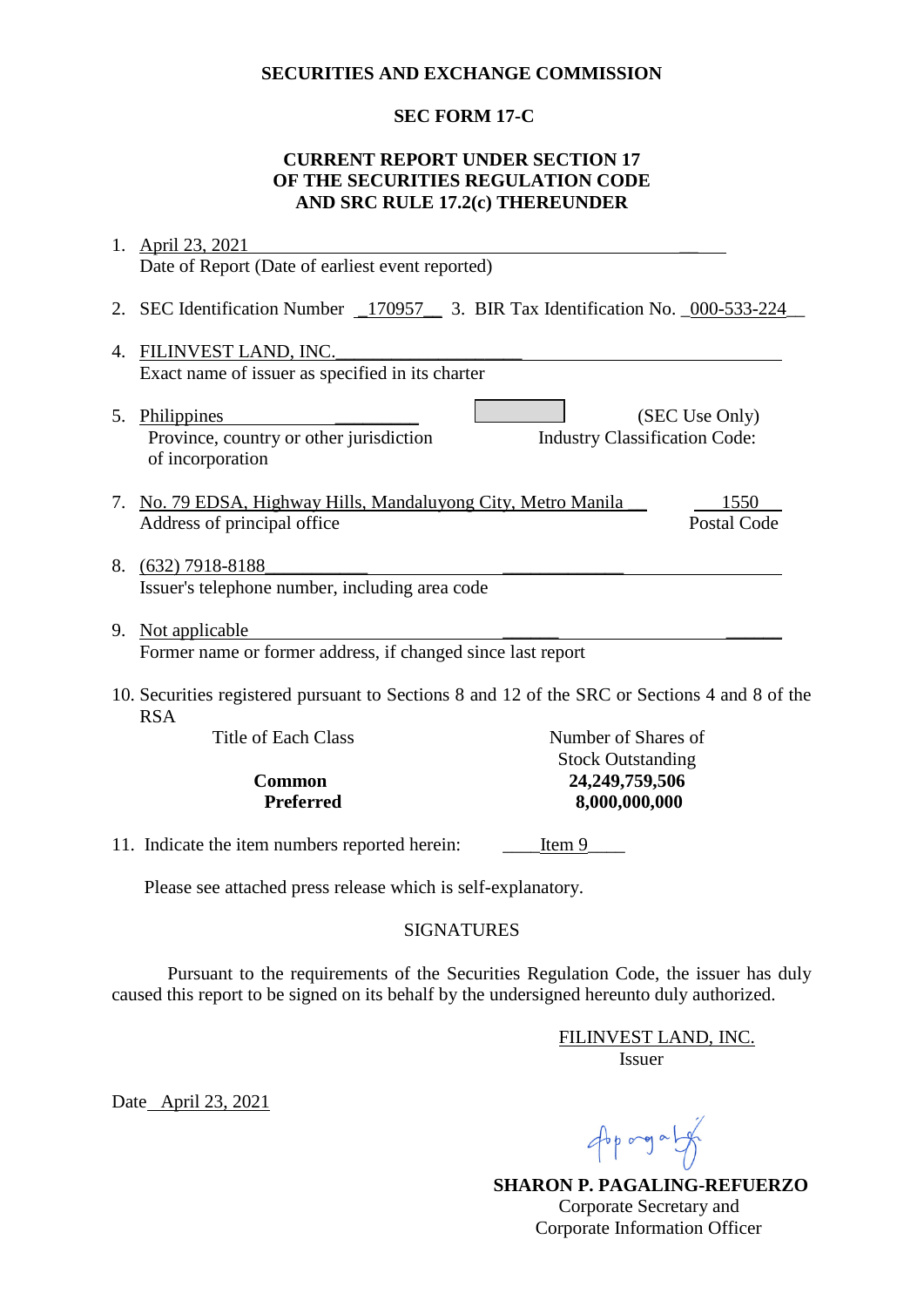

**PRESS RELEASE 23 April 2021** *For Immediate Release*

For inquiries, please contact: Gizelle Anne Zita 09778075685 gizelleanne.zita@filinvestland.com

# **Filinvest Land Bares Medium Term Plans**

Filinvest Land, Inc. (FLI), the publicly listed property arm of Filinvest Development Corporation (FDC), recently held its virtual Annual Stockholders Meeting where the company presented its medium-term strategies.

"In 2021, we are moving forward and embarking on new initiatives such as logistics and ecommerce warehouses, and co-living spaces. These initiatives address new trends that will define our future and will widen the base of our investment properties for recurring income. We are also planning our entry into the REIT market, a new financial platform to monetize investment assets as they mature and provide funding to fuel future growth," said FLI President and CEO Josephine Gotianun Yap.

Filinvest Land's planned capital expenditures for 2021 is P16 billion, with P6.4 billion for residential developments, P5.8 billion for office developments and P3.8 billion for retail, logistics/innovation parks and land acquisition.

FLI's office leasing business grew 8% in 2020 despite the pandemic. A pioneer in providing office spaces to BPOs, FLI, in the last decade, saw its office business grow almost four-fold at a compounded annual growth rate of 25% as the company focused on the expansion of its office portfolio primarily servicing the BPO sector.

FLI announced a cash dividend for common shares amounting to P0.031 per share representing a 20% payout. Similar to last year, the dividends will be done in two tranches. P0.0155 per share will be paid on June 15, 2021 for stockholders on record as of May 21, 2021, and another P0.0155 per share will be paid on December 9, 2021 for stockholders on record as of November 15, 2021.

Filinvest Land is gearing up for its maiden REIT offering intended this year that is expected to carry a portfolio of over 300,000 sqm of GLA from modern office developments most of which are strategically located in Northgate Cyberzone at Filinvest City, a 244-hectare CBD which has attained LEEDv4 Gold Certification for Neighborhood Development in Southeast Asia.

Projected proceeds to be received by FLI from the REIT offering will enable FLI to fund the completion of its ongoing as well as planned office projects. Part of the proceeds are also intended to fund the development of FLI's logistics and innovation parks to address the needs of logistics, light manufacturing, storage and e-commerce companies.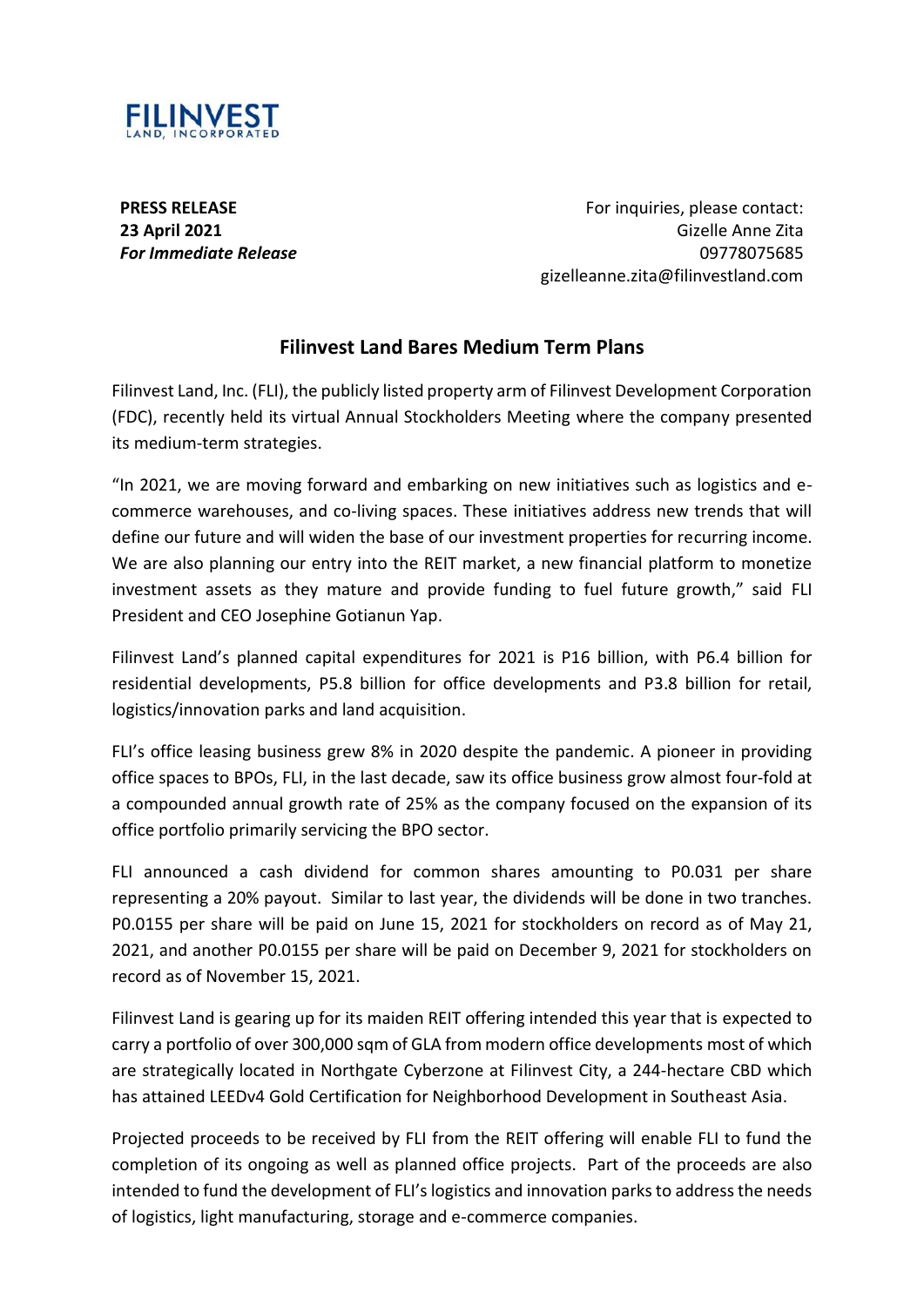The company also said that for its residential business, Filinvest Land will retain its stronghold on the affordable segment through its smart-value Futura by Filinvest brand and the midincome segment through its lifestyle Aspire by Filinvest brand. Filinvest Land has a P30 billion pipeline of residential projects and is looking to expand to new areas across the country such as Bataan, Naga, Dagupan and General Santos.

"We have kept our focus. We continue to build the dreams of the affordable and middleincome families. Our product designs and project locations cater to the end user, mostly first time homebuyers who remain to be our major customers. We believe that this is a more stable market, a market which is less prone to speculation and volatility," said FLI Chief Strategy Officer and Residential Business Head Tristan Las Marias.

The property giant also said it transformed into a digital entity embracing technology during the pandemic and these contactless systems helped minimize the risk of infection for customers, stakeholders, and employees while also further cushioning the impact of COVID-19 to the company's performance.

"Past investments in developing integrated systems that covers the whole cycle of the residential sales system facilitated the transactions especially throughout the pandemic, with most of the transaction already done online. Automated systems for the buyers as well as sellers ensured continued sales support and customer service communications. Contactless transactions as well as aggressive digital marketing also facilitated the sales transactions. There is a saying that a crisis often presents opportunities. For Filinvest Land, it was an opportunity to fully reap the benefits of its investments in digitalization," added Gotianun-Yap.

\*\*\*

# *About Filinvest Land, Inc.*

*Filinvest Land Inc., is one of the country's leading full-range property developers. For almost 50 years, the company has built a diverse project portfolio spanning the archipelago including large-scale townships: Havila (306 hectares), Timberland Heights (677 hectares) and Manna East (60 hectares) in Rizal, Ciudad de Calamba (350 hectares), City di Mare in Cebu (50 hectares) and Palm Estates in Talisay City (51 hectares). FLI has since built more than 200 residential developments across the country.*

*FLI owns 20% of Filinvest Alabang, developer of Filinvest City (244 hectares), a central business district in southern Metro Manila. FLI is also developing two townships in the Clark Special Economic Zone: its industrial and logistics park and mixed-use development at New Clark City (288 hectares) and Filinvest Mimosa+ Leisure City (201 hectares) in partnership with Filinvest Development Corporation.*

*For more information call (02) 850-0888 or (0917) 877-0888 or log on to www.filinvestland.com*